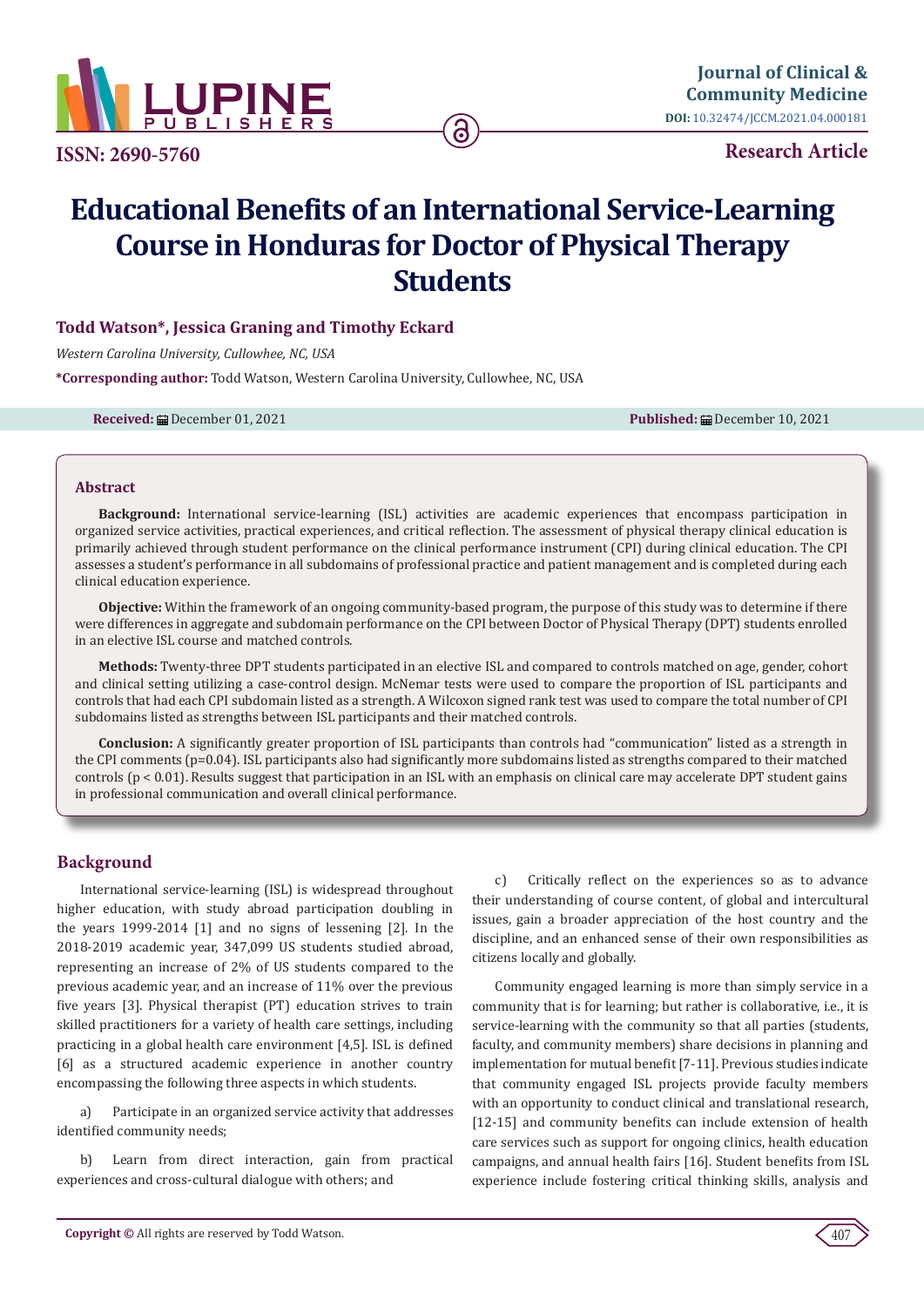content mastery, [17,18] and in general a greater appreciation of the community [19]. Additionally, ISL has demonstrated positive effects on students communication skills, [20-22] and in the context of globalization, skilled intercultural communication is essential at home and abroad for effective client-centered care [23,24]. Furthermore, previous research has evidenced the enhancements of clinical reasoning (CR) skills of health professions students participating in ISL [25-27].

#### **Purpose**

While the intent of the ISL travel course had been to promote critical reflection and CR while offering an immersive global health clinical experience, the present study aimed to measure development of professional behaviors (including communication and CR) in these ISL participating students. Specifically, the purpose of this study was to determine if there were differences in aggregate and subdomain performance on the Physical Therapist Clinical Performance Instrument [28] (CPI) between Doctor of Physical Therapy (DPT) students enrolled in an elective ISL course and controls matched on age, gender, and cohort. The ISL took place in Honduras with an established community engaged program which occurred during a two-year time span. The value of the community engaged ISL experience had been recognized by students for several years prior to this study. In exit interviews, several students stated that participation in a ISL had greatly improved their professional development. These student reflections were reinforced by clinical instructor feedback during formative and summative assessments throughout the internships immediately following the ISL experiences. In years prior to the study, clinical instructors commented on superior levels of clinical reasoning, communication, and other professional aspects of clinical performance for the students that had participated in the ISL. It was these commentaries that were the impetus for the present study. An analysis of the present study's participants evaluating their ISL course Reflection Papers were found to be at the highest Kember Scale level of reflection [26]. In that study, participants' response to the ISL was limited to a consideration of reflective thinking undertaken after their return. The current study expands on this to examine how ISL participation impacts several facets of clinical performance, such as clinical reasoning and communication skills, as assessed by a student's Clinical Instructor (CI). We hypothesized that a greater proportion of ISL participants would have the specific subdomains of communication and clinical reasoning listed as strengths in the comments section of the CPI and that ISL participants would have a greater total number of CPI subdomains listed as strengths compared to their matched controls.

## **Methods**

#### **Participants**

Over the course of two years, 23 students across three cohorts enrolled in a cultural immersion study abroad ISL travel course led by the first author, offered as an elective through the Department of Physical Therapy a public, Carnegie classified Community Engaged, Regional Comprehensive state university in the southern United States. Participants in this study were graduate students enrolled

in the DPT program which consists of a 33-month, traditional curriculum. The clinical education (CE) curriculum includes four full-time, clinical education experiences for a total of 34 weeks (two six-week experiences, one 10-week experience, and a 12-week terminal CE) with a full-time CE occurring every other semester throughout the curriculum. Participants in cohort 1 were 26 months into the curriculum and experienced the ISL course prior to their final CE. Participants in cohort 2 and 3 were 13 months into the curriculum and experienced the ISL course prior to their second CE. These three separate cohorts' courses occurred during three recent academic years. Each of the 23 study participants that participated in the ISL were matched with a control participant who did not attend the ISL. Participants were matched on gender, age, and cohort (graduation year). Differences in CPI change scores from pre-ISL date to post-ISL date were compared within each pair in the CPI clinical performance subdomains of safety, professional behavior, accountability, communication, cultural competence, professional development and CR. The study was approved by the Institutional Review Board.

#### **Program description**

The ISL study abroad course was developed from a sustained, long-term (eight year) relationship between the primary author and local community leaders in Honduras to provide pro bono PT services in an impoverished rural region of Honduras, where no such services exist. The program was initially developed with a local Taulabé NGO Fuente de Vida in 2011 as a medical mission, and in 2013 began as a community engaged ISL course. Since then, clinics Hospital Evengélico in Siquatepeque (in 2016) and Centro Integral de Salud in Taulabé (in 2018) have joined the partnership. Leaders from each organization participated in needs assessments for the projects' objectives, which developed into a program that not only provides annual in-country pro-bono services during the ISL, but provides health literacy education videos and pamphlets on topics chosen by the partner leaders for sustainable outcomes. These partners participated directly with study implementation, but declined to be involved in manuscript preparation due to either time commitments with their work or reported discomfort with English language writing. The community-based project is ongoing. ISL course objectives focused on students developing an understanding of

- a) Typical struggles faced in the developing world (both material and non-material),
- b) Global health issues typically encountered,
- c) How a multifaceted, evidence-based health promotion program with community participation, can positively modify the complex socioeconomic determinants of health,
- d) And the ability to communicate effectively with others from another culture.

The overarching purpose of the ISL travel course is to promote critical reflection and develop CR via the clinical experience with cross-cultural dialogue, while broadening the students' understanding of global citizenship [10].

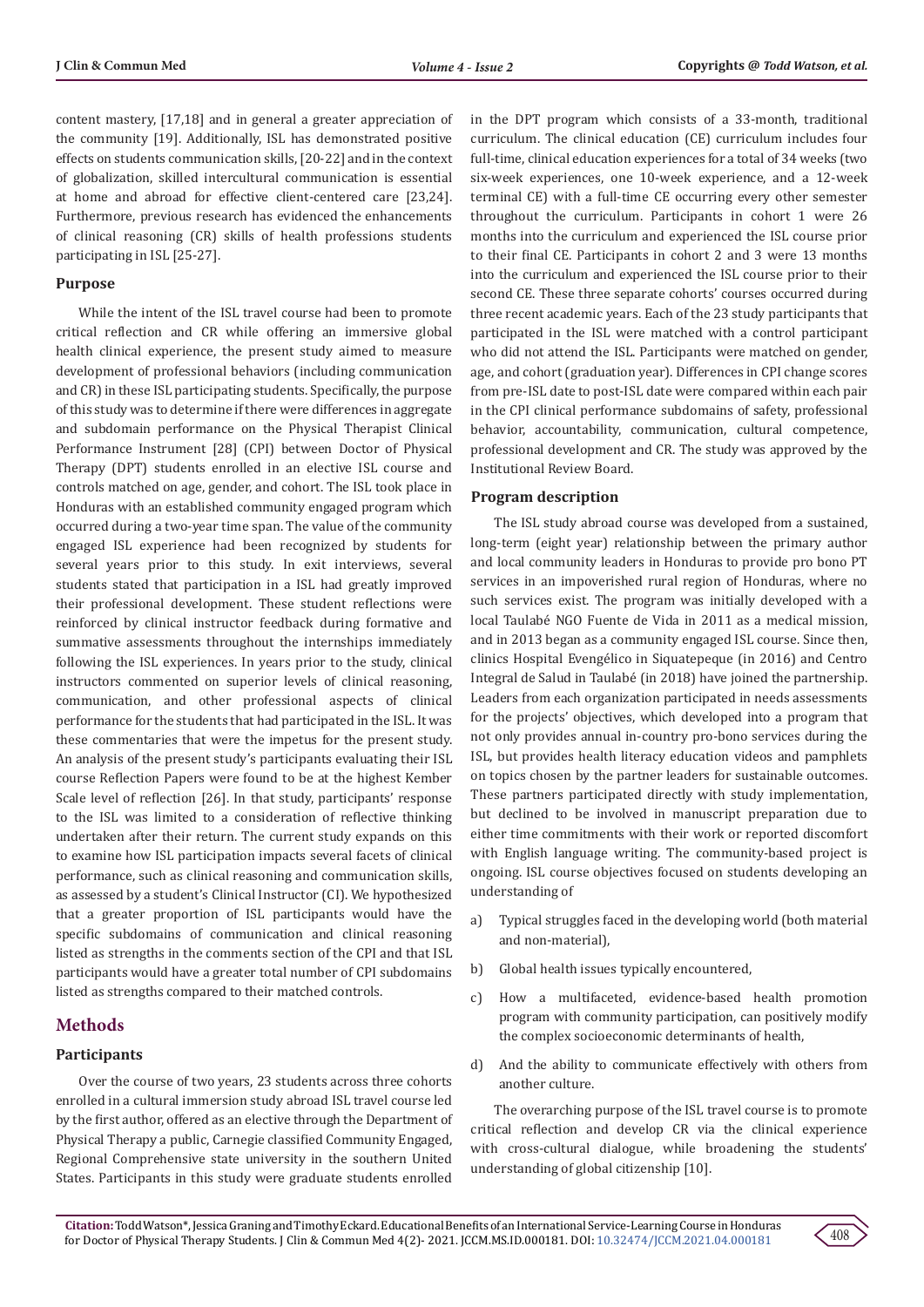Four 2-hour intensive pre-departure training class sessions were held, in addition to required journal article topic readings on ISL and global health issues. The in-country program included a 10 day immersion in Honduras in which students provided four days of intensive, full-time supervised pro-bono outpatient PT services in Taulabé set in a school setting, and one day of supervised probono outpatient PT services in Siquatepeque in a hospital setting (Hospital Evangélico). Clinical care was given across a wide range of neuromusculoskeletal and other conditions. The in-country probono clinic utilized a punctuated vertical mentoring model, where teams of two or three DPT students utilized a 3-point teaching time-out:

- a) perform a focused history to develop an initial clinical hypothesis,
- b) then the physical exam, and finally
- c) developed a clinical impression (assessment) and intervention plan (Figure 1).





This mentoring model was developed for empowering the student clinician from being collectors and reporters of information to being cultivated interpreters of knowledge [29]. Two US-licensed PTs, including one full-time faculty member in the DPT program mentored as attending PTs. Teams communicated their CR to a supervising physical therapist together at each time-out stage for mentoring, feedback and direction in accordance with the 'Making Thinking Visible' approach [30]. During the patient visit, wait times were used for a broad array of health education and promotion, linking patients with community resources and educating patients and family members on topics that included hypertension, obesity, nutrition and exercise. Each evening while in-country, students would gather for daily 360° cohort peer assessment feedback (assessments from others on the team) to discuss the cases and lived experiences of the day. The 360° feedback provided additional opportunity for communication of CR utilized during the day, fostering articulation of cognitive and metacognitive processes [31] These structured sessions encouraged reflective thinking processes described by Schön [32] as reflection in action and reflection on action. The daily 360-feedback practice was implemented to

maximize student learning and minimize ethical and safety risks [33,34]. Students were encouraged to do daily individual journaling regarding their experiences that facilitated the writing of their assigned reflection paper.

# **Measurement: Physical Therapist Clinical Performance Instrument**

As CR is a highly complex construct [35] it has no direct measure; therefore, we depend on indirect measures and their interpretations. As no single definition or single instrument has been agreed upon as the 'gold standard' for assessing CR, [36,37] and as no one strategy exists for developing CR, similarly assessing CR by DPT students also poses a challenge [38]. A recent study aimed at exploring the definition, teaching and assessment of CR identified that PT educators utilized various methods when assessing CR skills, including practical examinations, clinical affiliations or fieldwork, written exams and assignments [39]. The same study also revealed that over 92% of respondents reported using the CPI, as the primary clinical performance assessment tool (CPAT) to assess CR skills in the context of clinical practice [39]. The

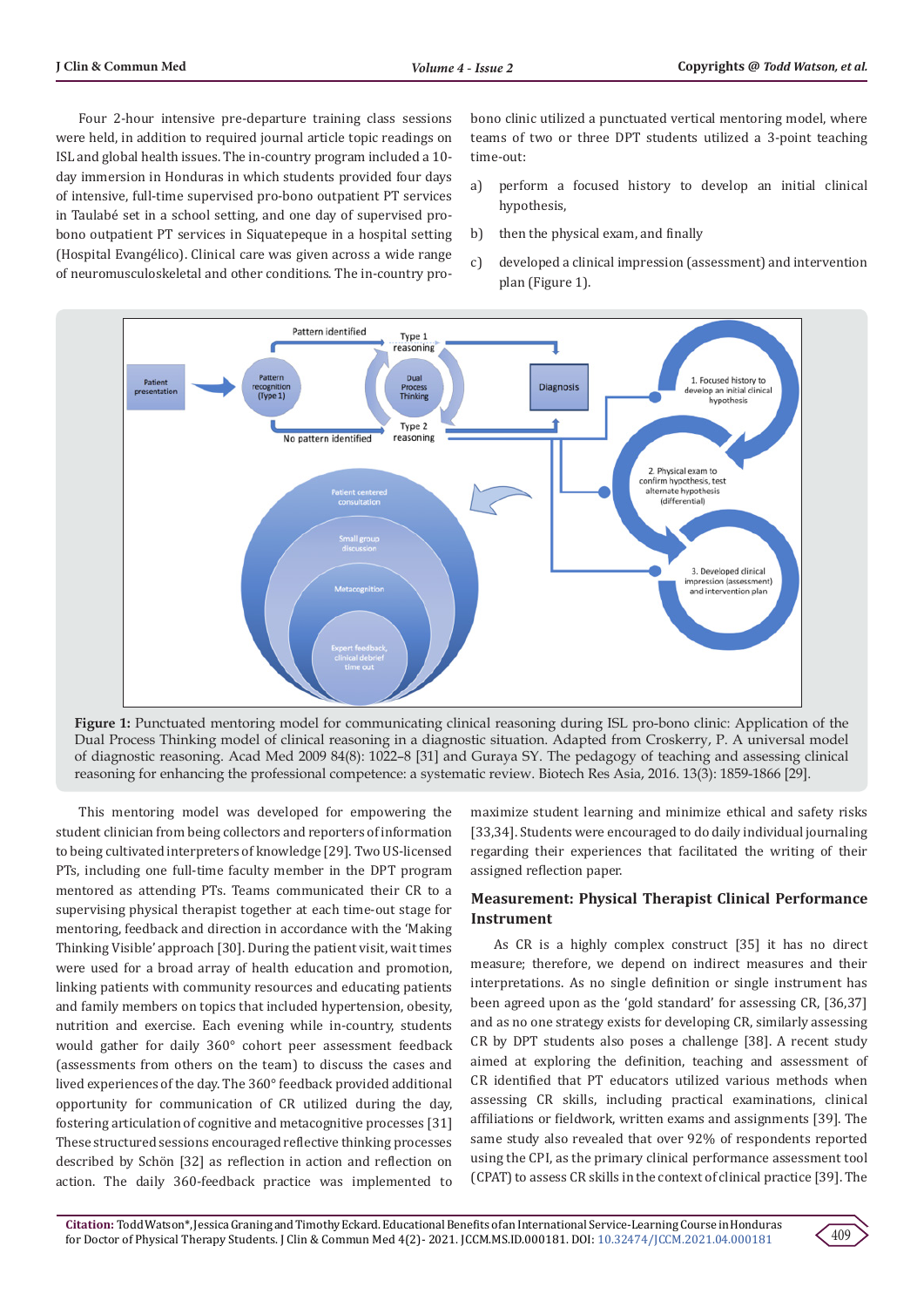CPI is an 18-item assessment tool used to provide documentation of student clinical performance based on direct observation by the clinical instructor. It is organized into 6 areas of professional practice (safety, professional behavior, accountability, communication, cultural competence and professional development) and 12 areas of patient management (which includes CR). The CPI uses a VAS ordinal scale with end-point anchors to range from "novice level performance" to "entry-level performance" across the items assessed [28,40].

Analysis of longitudinal data from the CPI is uncommon. Significant score changes from midterm to final evaluations for students on successive levels of clinical placements have been shown to support the construct validity of the CPI, reflecting an incremental acquisition of clinical competencies [41,42]. A recent systematic review of multiple (14) CPATs used worldwide included the CPI in its assessment. In this review, O'Conner et al. [43] stated the CPI (version 2006) had moderate content and construct validity evidence (validity grade of B), without having identified studies examining inter-rater reliability or test-retest reliability (overall evidence grade of C). While the CPI has demonstrated fair to moderate construct validity in assessing changes in student performance from midterm to final evaluations and associations between CPI assessment and subsequent academic coursework, [41] there remain substantial concerns and challenges with the instrument. O'Conner et al [43] noted the instrument lacks interrater and test-retest reliability, and no study has yet examined metrics of reliability or validity of CPI subscale change scores, such as the minimum detectable change (MDC) or minimum important difference (MID). Without these values, it is not possible to determine if observed changes in subscale scores represent a true change in a student's clinical performance. For these reasons, we elected to utilize the comments section of the CPI instead of subscale scores in all analyses.

## **Statistical analysis**

Descriptive statistics were calculated for all participant

| Table 1: Participant Demographic Information. |  |  |
|-----------------------------------------------|--|--|
|-----------------------------------------------|--|--|

demographic characteristics. To test our hypotheses, data from the "strengths" comment section of the CPI provided by CI's were analyzed. Student strengths on each subdomain listed in the comments section of the CPI were coded as "present" if there were one or more comments on a particular subdomain being a strength of a student on the CPI and "absent" if there was no mention of a particular subdomain as a strength. The proportion of participants with each subdomain listed as a strength was compared between the ISL and matched control groups utilizing a McNemar or exact McNemar test, as appropriate. In the event that the expected frequencies in the discordant cells summed to less than 10, an exact McNemar test was used. A Wilcoxon signed rank test was used to determine if there was a significant difference between the groups in total number of CPI subdomains listed as strengths. The study data analyst was blinded to group allocation throughout data formatting, analysis, and interpretation of results. All analyses were completed using SAS 9.4 software (SAS Institute Inc., Cary, NC).

# **Results**

Overall, 28 females (60.9%) and 18 males (39.1%) participated in the study. The sample had similar representation among the cohorts (Cohort 1: n=12, 26.1%; Cohort 2: n=18, 39.1%; Cohort 3: n=16, 34.8%) the mean age of participants was 25.13 years with a standard deviation of 2.20 years. Complete demographic information is presented in Table 1. Each subdomain had expected discordant cell frequencies that summed to less than 10.0. Thus, exact McNemar tests were used to examine the difference in proportion of participants with each CPI subdomain listed as a strength. A significant difference was found in the proportion of participants with communication listed as a strength (p=0.04), with no other subdomains demonstrating a difference. Complete subdomain analyses are presented in Table 2. An exact Wilcoxon signed rank test comparing the number of subdomains listed as "strengths" for ISL participants compared to their matched controls yielded statistically significant results (p < 0.01). An exact Wilcoxon signed rank test was utilized because several cells had expected  $counts < 5.0.$ 

| <b>Sex</b>                       | $\mathbf n$ | $\frac{0}{0}$ |
|----------------------------------|-------------|---------------|
| Female                           | 28          | 60.90%        |
| Male                             | 18          | 39.10%        |
| Cohort year                      | $\mathbf n$ | $\%$          |
| 2019                             | 12          | 26.10%        |
| 2020                             | 18          | 39.10%        |
| 2021                             | 16          | 34.80%        |
| Year in curriculum               | $\mathbf n$ | $\%$          |
| $\overline{2}$                   | 34          |               |
| 3                                | 12          |               |
| Setting homogeneity <sup>a</sup> | $\mathbf n$ | $\frac{0}{0}$ |
| Yes                              | 35          | 76.10%        |
| No                               | 11          | 23.90%        |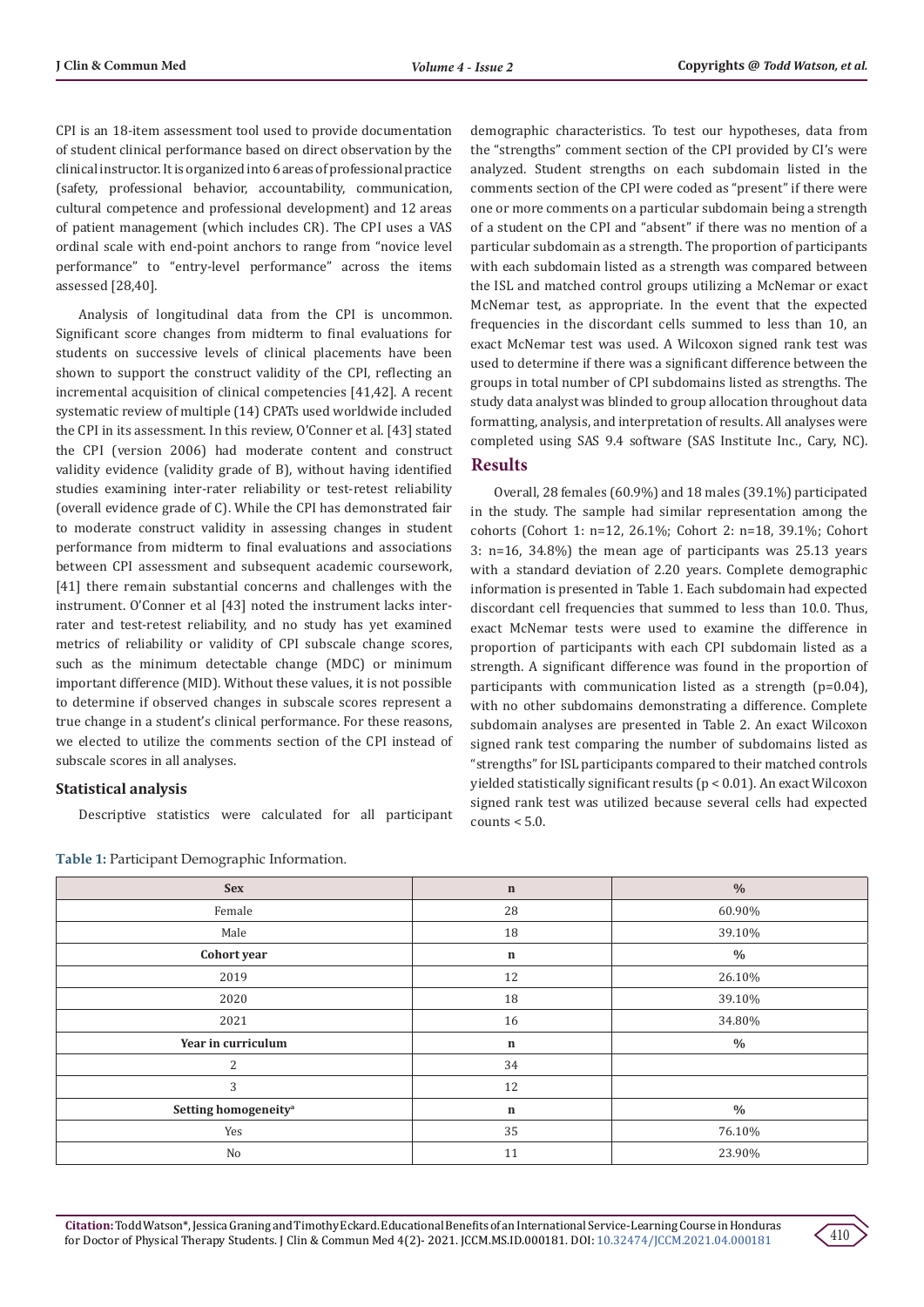| $\rightarrow$ n ago <sup>pe</sup><br>$1.29$ and $\alpha$ |     | $v \cdot r$ |
|----------------------------------------------------------|-----|-------------|
| 12022<br>$\overline{u}$                                  | --- | $--$        |

**Table 2:** CPI Strength Comments.

| Safety                          |                     |                              |              |                          |  |  |
|---------------------------------|---------------------|------------------------------|--------------|--------------------------|--|--|
|                                 | Absent <sup>a</sup> | Present <sup>a</sup>         | <b>Total</b> | p-value <sup>b</sup>     |  |  |
| ISL                             | 20                  | $\sqrt{3}$                   | 23           | $---$                    |  |  |
| Control                         | 22                  | $1\,$                        | 23           | $\hspace{0.05cm} \ldots$ |  |  |
| Total                           | $42\,$              | $\overline{4}$               | 46           | 0.63                     |  |  |
|                                 |                     | <b>Professional Behavior</b> |              |                          |  |  |
|                                 | Present             | Absent                       |              | p-value                  |  |  |
| <b>ISL</b>                      | 14                  | $\,9$                        | 23           | $---$                    |  |  |
| Control                         | $\sqrt{7}$          | 16                           | 23           | $\scriptstyle{\cdots}$ . |  |  |
| Total                           | 21                  | 25                           | 46           | 0.77                     |  |  |
|                                 |                     | Accountability               |              |                          |  |  |
|                                 | Present             | Absent                       |              | p-value                  |  |  |
| ISL                             | $\mathbf{3}$        | $20\,$                       | 23           | $\overline{\phantom{a}}$ |  |  |
| Control                         | $\boldsymbol{0}$    | 23                           | 23           | $\scriptstyle \cdots$    |  |  |
| Total                           | $\mathbf{3}$        | 43                           | 46           | $\mathbf{1}$             |  |  |
|                                 |                     | Communication                |              |                          |  |  |
|                                 | Present             | Absent                       |              | p-value                  |  |  |
| ISL                             | $\boldsymbol{9}$    | $14\,$                       | 23           | $---$                    |  |  |
| Control                         | $\boldsymbol{6}$    | 17                           | 23           | $\overline{\phantom{a}}$ |  |  |
| Total                           | 15                  | 31                           | $\bf 46$     | $0.04\,$                 |  |  |
|                                 |                     | <b>Cultural Competence</b>   |              |                          |  |  |
|                                 | Present             | Absent                       |              | p-value                  |  |  |
| ISL                             | $\mathbf{1}$        | 22                           | 23           | $---$                    |  |  |
| Control                         | $1\,$               | 22                           | 23           | $\scriptstyle \cdots$    |  |  |
| Total                           | $\sqrt{2}$          | 44                           | 46           | $1\,$                    |  |  |
| <b>Professional Development</b> |                     |                              |              |                          |  |  |
|                                 | Present             | Absent                       |              | p-value                  |  |  |
| ISL                             | 9                   | 14                           | 23           | $\hspace{0.05cm} \ldots$ |  |  |
| Control                         | $\mathsf S$         | $18\,$                       | $23\,$       | $\scriptstyle \cdots$    |  |  |
| Total                           | $14\,$              | 32                           | $46\,$       | 0.34                     |  |  |
| <b>Clinical Reasoning</b>       |                     |                              |              |                          |  |  |
| Present<br>Absent<br>p-value    |                     |                              |              |                          |  |  |
| $\sf ISL$                       | $\sqrt{3}$          | $20\,$                       | $23\,$       | $\hspace{0.05cm} \ldots$ |  |  |
| Control                         | $\boldsymbol{0}$    | $23\,$                       | $23\,$       | $\hspace{0.05cm} \ldots$ |  |  |
| Total                           | $\sqrt{3}$          | $43\,$                       | $46\,$       | $\,1\,$                  |  |  |

a. Represents inclusion of CPI subdomain in the strengths in CPI comments section.

b. McNemar's exact test.

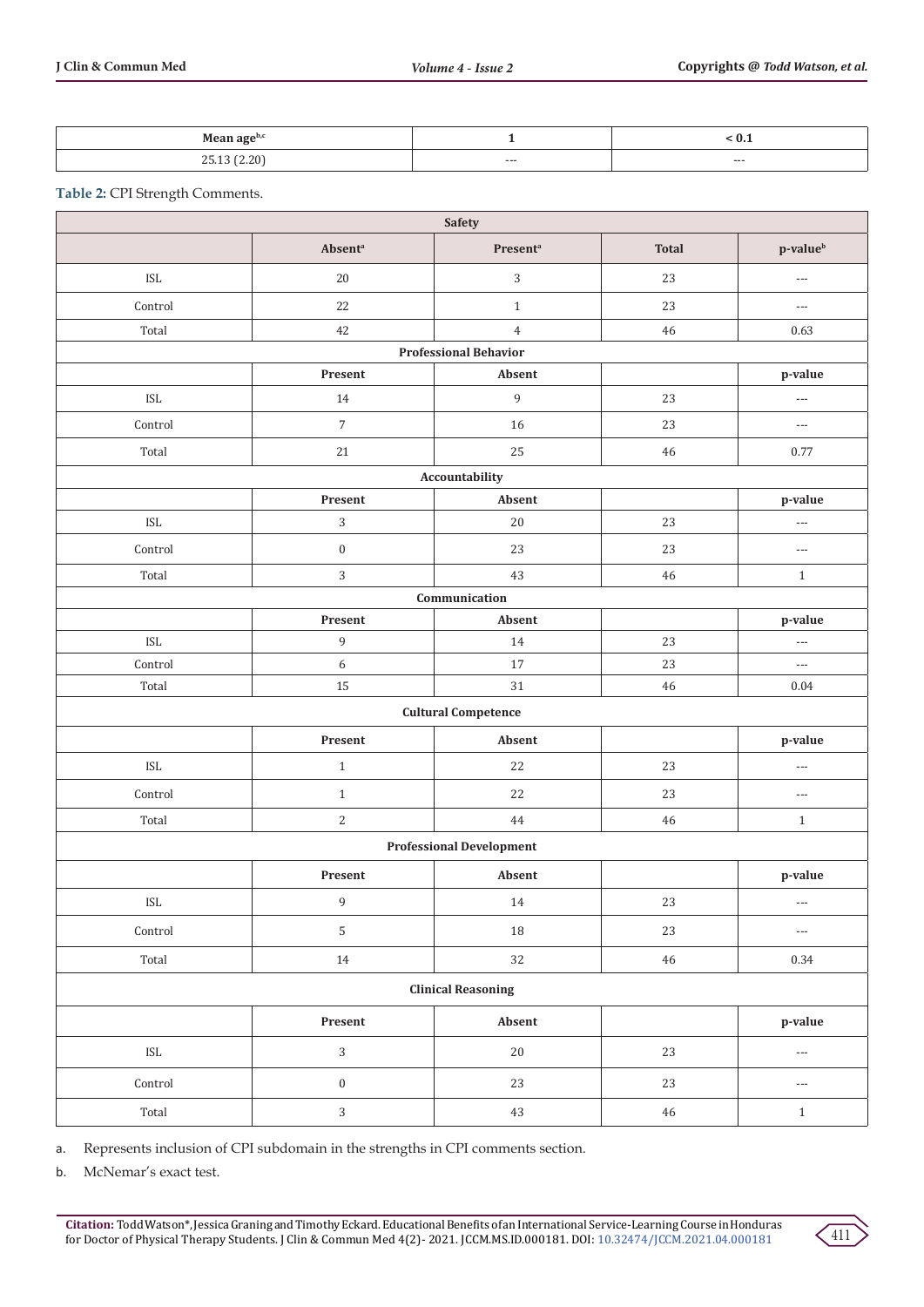# **Discussion**

To the best of the authors' knowledge, this is the first study to examine CPI ratings pre- and post an ISL study abroad course. This study was undertaken with the goal of determining if an intense, structured mentoring ISL improved communication and/or CR in entry-level students as measured by the CPI compared to casematched control subjects. Our results confirm our hypothesis that ISL participants would demonstrate a greater number of subdomain strengths. Additionally, ISL participants were significantly more likely to exhibit communication as a strength compared to their

matched controls. Taken together, these findings indicate that an intensive ISL experience may serve as an accelerant to the development of clinical skills in DPT students. As mentioned above, results of analysis of the students' reflection papers submitted for course credit revealed students reflection occurring at high levels, either a reflection regarding circumstances encountered through personal values or insights, or a change in perspective suggestive of a critical level of reflection that may have a bearing on their future PT practice [26]. Table 3 provides examples of the positive impact of the ISL travel course on student's CR, communication, professional behaviors and professional development.

**Table 3:** Positive Impact of ISL: Examples of ISL benefits and reflections.

| Evaluator                                                                                                                                | <b>Clinical Reasoning</b>                                                                                                                                                                                                                                                                                                                                                                                                                                                                                                                                                                                                                                                 | Communication                                                                                                                                                                                                                                                                                                                                                                                                                                                                                                                                                                                                                                                                                                | <b>Professional Behaviors</b>                                                                                                                                                                                                                                                                                                                                                                                                                                                                                        | <b>Personal Growth / Professional</b><br><b>Development</b>                                                                                                                                                                                                                                                                                                                                                                                                                                                                                                                                                                           |
|------------------------------------------------------------------------------------------------------------------------------------------|---------------------------------------------------------------------------------------------------------------------------------------------------------------------------------------------------------------------------------------------------------------------------------------------------------------------------------------------------------------------------------------------------------------------------------------------------------------------------------------------------------------------------------------------------------------------------------------------------------------------------------------------------------------------------|--------------------------------------------------------------------------------------------------------------------------------------------------------------------------------------------------------------------------------------------------------------------------------------------------------------------------------------------------------------------------------------------------------------------------------------------------------------------------------------------------------------------------------------------------------------------------------------------------------------------------------------------------------------------------------------------------------------|----------------------------------------------------------------------------------------------------------------------------------------------------------------------------------------------------------------------------------------------------------------------------------------------------------------------------------------------------------------------------------------------------------------------------------------------------------------------------------------------------------------------|---------------------------------------------------------------------------------------------------------------------------------------------------------------------------------------------------------------------------------------------------------------------------------------------------------------------------------------------------------------------------------------------------------------------------------------------------------------------------------------------------------------------------------------------------------------------------------------------------------------------------------------|
| Clinical faculty<br>(CI and DCE)<br>written feedback<br>from midterm<br>and final evalua-<br>tion of students<br>participating<br>in ISL | Areas of strength as<br>indicated by CPI and CI<br>interview - clinical rea-<br>soning skills, development<br>and progression of plan<br>of care (POC), differential<br>diagnosis, analyzing exam<br>data and utilizing research<br>when developing POC                                                                                                                                                                                                                                                                                                                                                                                                                   | Areas of strength as indicat-<br>ed by CPI and CI interview<br>- insight into teaching<br>approaches for patients and<br>family, well spoken, written<br>documentation, commu-<br>nication with patients and<br>caregivers, communication<br>with health care providers                                                                                                                                                                                                                                                                                                                                                                                                                                      | Areas of strength as<br>indicated by CPI and CI<br>interview - profession-<br>alism, accountability,<br>compassion, leadership,<br>flexibility, kind and<br>non-judgmental, building<br>rapport with patients,<br>maturity in handling<br>stress                                                                                                                                                                                                                                                                     | Areas of strength as indicated by CPI<br>and CI interview - initiative, excellent<br>work ethic, thrives on constructive<br>feedback, pursuance to further edu-<br>cation and knowledge base, under-<br>stands strengths and weaknesses,<br>self-motivated, seeks and receives<br>feedback well, obvious desire to learn<br>and improve clinical skills, seeks out<br>learning opportunities, willingness to<br>learn and accept challenges                                                                                                                                                                                           |
| Student self-as-<br>sessment from<br>written reflec-<br>tion papers                                                                      | "I cultivated a more<br>holistic approach to each<br>patient's case and can<br>better appreciate the<br>resources we can utilize<br>with patients in the United<br>States."<br>"I was challenged to use<br>my skills and think quickly<br>when presented with<br>scenarios and patient<br>conditions and was forced<br>to prioritize my examina-<br>tion and interventions.<br>which is a valuable clinical<br>skill. Additionally, the lack<br>of supplies and resources<br>forced me to be creative<br>and flexible."<br>"The complex medical<br>histories of each patient<br>further challenged both<br>my Spanish vocabulary<br>and my clinical reasoning<br>skills." | "Improved patient commu-<br>nication skills by learning to<br>intentionally work through<br>being in an uncomfortable<br>environment with a lan-<br>guage barrier."<br>"I learned that I was able to<br>communicate via nonverbals<br>much better than I would<br>have imagined."<br>"While I have always felt<br>confident in my ability to<br>connect with patients and<br>enjoy explaining and educat-<br>ing patients on the rational<br>for treatment, I grew in<br>my ability to organize my<br>explanations."<br>"Not only did streamlining<br>my evaluations help in my<br>professional ability to clini-<br>cally reason but, also helped<br>me streamline my communi-<br>cation with the patient." | "Professional devel-<br>opment and cultural<br>competence are the areas<br>of the CPI where she has<br>excelled over entry level"<br>"I was impacted by how<br>we were faced with the<br>responsibility of chang-<br>ing some beliefs, ideas or<br>perceptions about health<br>conditions."<br>"I enjoyed collaborating<br>with classmates that I<br>often don't work with,<br>and I gained respect for<br>them as I watched each<br>succeed so beautifully<br>under circumstances that<br>I knew were challenging." | "I am leaving this trip more grateful,<br>with more global perspective, and<br>with an increased appreciation for the<br>power of human connection."<br>"I believe one of my greatest pieces of<br>personal growth was a new desire to<br>collaborate with others for the better-<br>ment of individuals in the community.<br>It is through partnerships that we can<br>start to be sustainable, even if we as<br>individuals are not necessarily a part<br>of the future."<br>"There was no shortage of learning<br>when treating patients each day. It<br>challenged me to empower patients to<br>take the lead in their progress." |

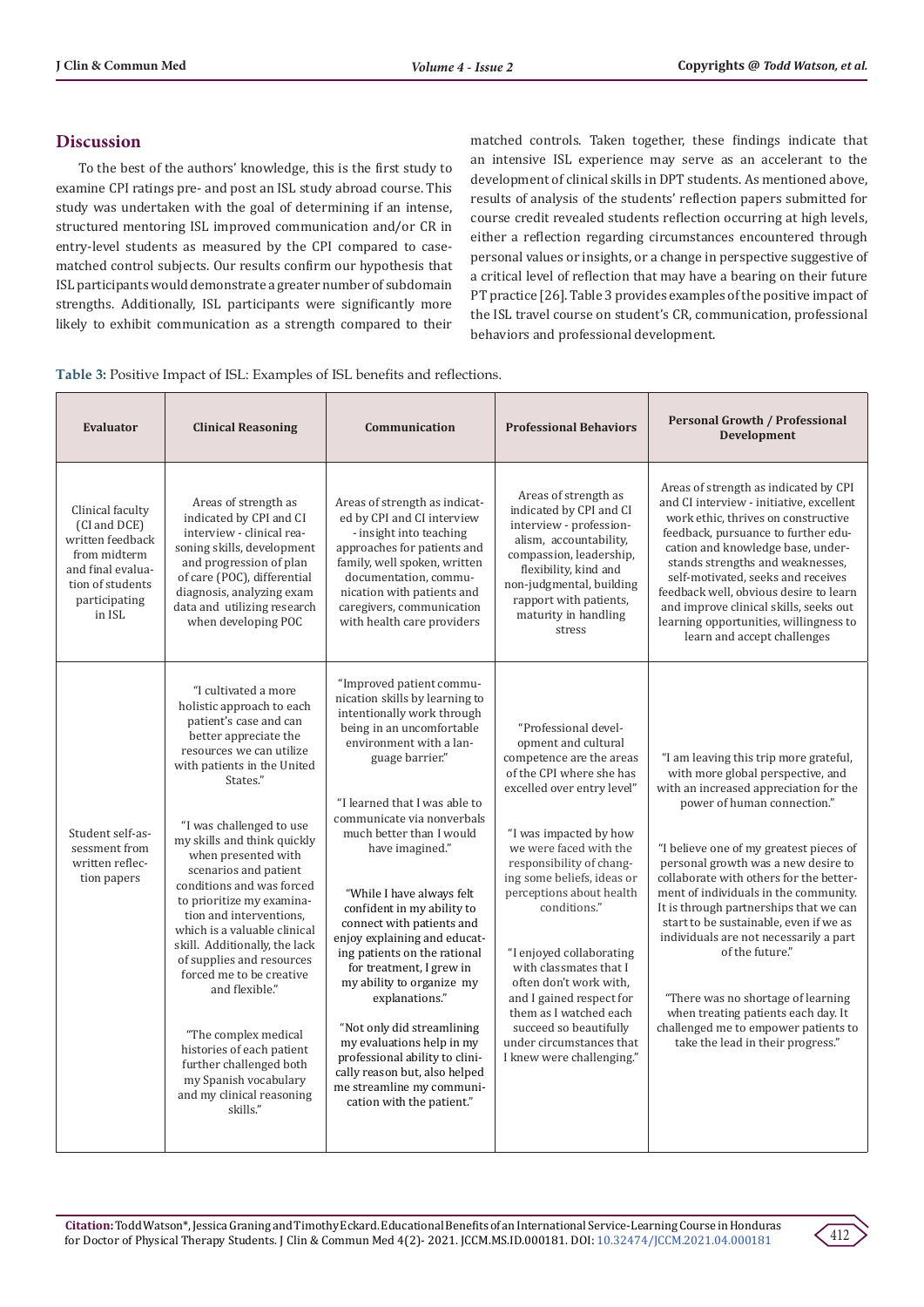| Verbal student<br>reflection during<br>video recorded<br>daily reports | "My clinical reasoning was<br>challenged as patients<br>would give you their chief<br>complaint which you<br>would address and then<br>they wanted to take the<br>opportunity to tell you<br>about another issue, my<br>mind was solving so many<br>problems!" | "I found you can commu-<br>nicate to your patient that<br>you care about them and<br>you want them to feel better,<br>without knowing a word of<br>Spanish."                                                                       | "Physical Therapy is im-<br>portant, and Medicine is<br>important but even more<br>important is for people to<br>have dignity and a sense<br>that other people care<br>about them."             | "When you get thrown into uncom-<br>fortable situations, I feel that's when<br>you get to know people the most."<br>"On our first day or two of clinic, I<br>found myself frustrated at my fear of<br>treating patients. I felt that compared<br>to my classmates I didn't have as<br>much to offer because I am always<br>nervous/questioning myself and<br>rarely will take charge in situations.<br>The last two clinic days, I mustered<br>myself up every morning while we<br>were getting the clinic ready and told<br>myself to just do my best, love on the<br>patients and use what I knew." |
|------------------------------------------------------------------------|----------------------------------------------------------------------------------------------------------------------------------------------------------------------------------------------------------------------------------------------------------------|------------------------------------------------------------------------------------------------------------------------------------------------------------------------------------------------------------------------------------|-------------------------------------------------------------------------------------------------------------------------------------------------------------------------------------------------|-------------------------------------------------------------------------------------------------------------------------------------------------------------------------------------------------------------------------------------------------------------------------------------------------------------------------------------------------------------------------------------------------------------------------------------------------------------------------------------------------------------------------------------------------------------------------------------------------------|
| Course instruc-<br>tor                                                 | "I could see students be-<br>coming more efficient with<br>hypothesis formulation<br>for the physical exam and<br>alternate hypotheses for<br>the differential."                                                                                               | "Students honed their histo-<br>ry taking process rapidly in<br>the face of communication<br>barriers, even with transla-<br>tors present."                                                                                        | "The students left Hondu-<br>ras with a greater holistic<br>view of their patients."                                                                                                            | "It was a privilege to lead students in<br>such a powerful learning experience<br>for both clinic and life."                                                                                                                                                                                                                                                                                                                                                                                                                                                                                          |
| Community part-<br>ner interview                                       | "In clinic students were<br>able to demonstrate that<br>they could work from<br>theoretical to practical<br>capacity of the topics<br>[conditions] addressed,<br>performing with efficiency<br>and quality."                                                   | "The students are very well<br>prepared to deal with the<br>Honduran population."<br>Despite the language bar-<br>rier, students were able to<br>communicate effectively in<br>a practical way to make the<br>activity impactful." | "Students demonstrated<br>that they know their<br>professional career<br>well and in the same<br>way they can train and<br>instruct [patients] on the<br>solution to the problems<br>detected." | "Patients are satisfied with this inter-<br>vention [physical therapy]. Another<br>impact is that patients recognize that<br>they do very little to maintain their<br>health, and that following an exercise<br>routine according to our health prob-<br>lem is of great help to feel better."                                                                                                                                                                                                                                                                                                        |

Previous research has demonstrated study abroad/international internships improve key transferable skills, specifically among them communication skills [21,44]. Communication is an important part of entry-level PT education curricula, as it is intrinsic to professional practice. Yet communication is also inherent in the CR process, irrespective of which mode of reasoning one employs (Table 4), as CR is communicated in a multifaceted way. CR is communicated first to oneself to check for reasoning errors; with colleagues to explain decision logic; and to involve and educate patients in decisionmaking. Sound communication of CR is essential to meet legal requirements of informed consent and for legal documentation of patient encounters [45]. Further, communication skills are

necessary for conducting the patient interview, building empathy with patients and eliciting patients' concerns and expectations [46,47]. Interestingly, communicating CR does not necessarily echo the actual reasoning process as reasoning is very quick and encompasses implicit knowledge [48]. Rather, communication of CR embodies a reconstruction of the processes believed as most applicable to the listener, constructed and conveyed to fit the listener [45]. Results from 'Making Thinking Visible' [30] methods of the reasoning reconstruction and communication have demonstrated useful for health professional students, educators and practitioners CR development.

**Table 4:** Clinical reasoning: A comparison of characteristics of Type 1 and Type 2 modes of 'Dual Process Thinking' clinical reasoning. Adapted from: Croskerry P. Clinical cognition and diagnostic error: applications of a dual process model of reasoning. Adv Health Sci Educ Theory Pract. 2009; 14:27-35 [48].

| <b>Clinical Reasoning Classification</b> | Type 1/Intuitive/Forward reasoning | Type 2/Analytical/Backward reasoning |
|------------------------------------------|------------------------------------|--------------------------------------|
| Strategies/Modes of reasoning            | Heuristics                         | Normative                            |
|                                          | Pattern recognition                | Hypthetico-deductive                 |
| Characteristics                          | Fast, unconscious, intuitive       | Slow, analytical, abstract           |
| Dimensions                               | Memory structure                   | Flexibility in thinking              |
|                                          | Context dependent                  | <b>Education dependent</b>           |
| Strengths                                | Fast                               | Scientific                           |
|                                          | Efficient                          | Analytical                           |
| Limitations/Sources of error             | Cognitive biases                   | Working memory overload              |
|                                          | Emotional influence                | Lack of knowledge                    |

**Citation:** Todd Watson\*, Jessica Graning and Timothy Eckard. Educational Benefits of an International Service-Learning Course in Honduras for Doctor of Physical Therapy Students. J Clin & Commun Med 4(2)- 2021. JCCM.MS.ID.000181. DOI: [10.32474/JCCM.2021.04.0001](http://dx.doi.org/10.32474/JCCM.2021.04.000181)81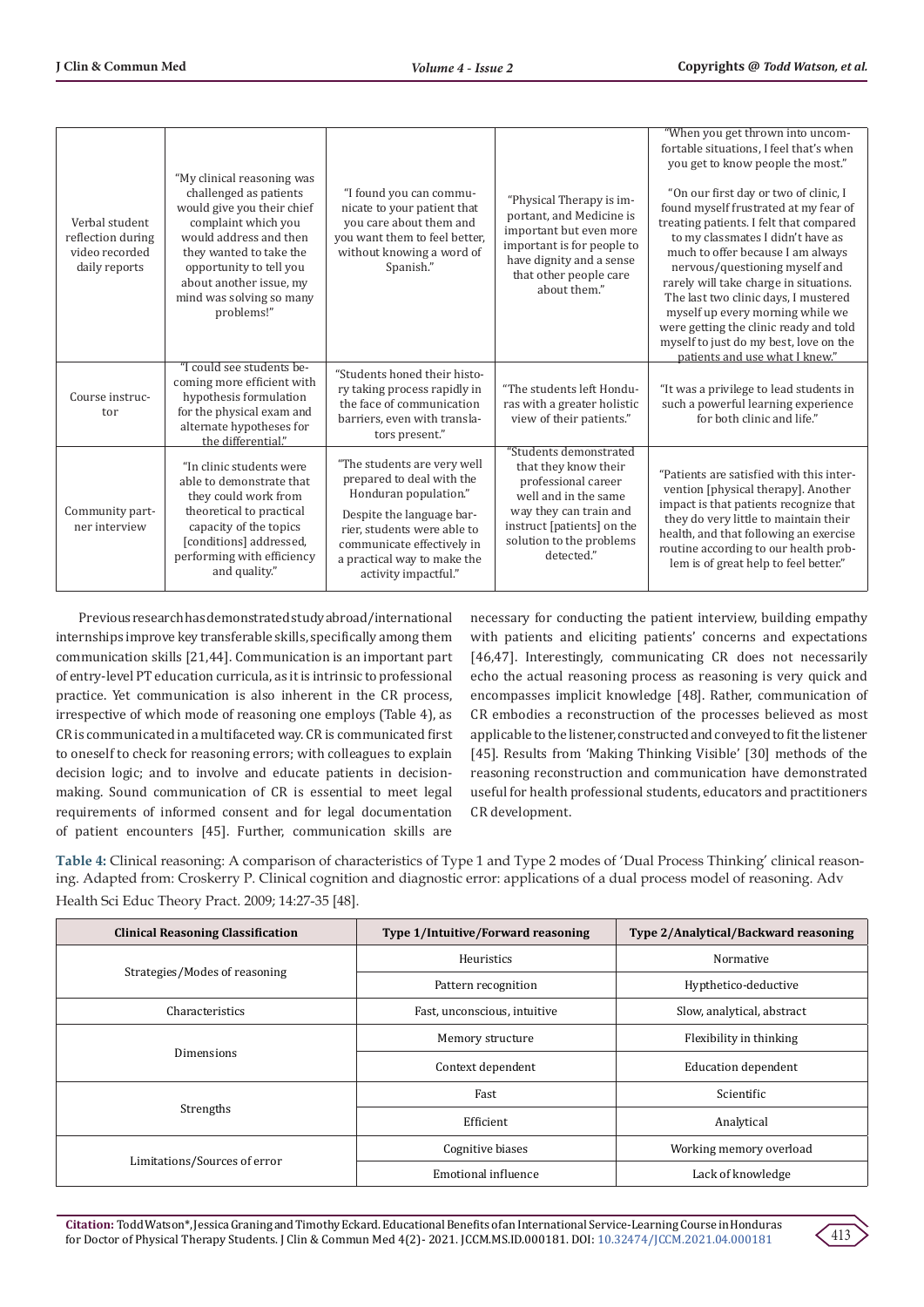A unique feature of this ISL course was the interaction and collaboration among students and supervising PTs for communicating reasoning as well as structured reflection (360° feedback) for self, peer and mentor feedback. In addition to students explaining their own CR for cases at each time-out stage, the supervising PT guided students as they developed hypotheses and plans for case management. Development of communicative skills is well supported in literature among the major student learning outcomes commonly demonstrated from ISL courses [49,50]. An interpretation of our findings could infer that professional educational growth failed to occur for these participants across six of the seven CPI dimensions studied as a result of this intense, highly structured, reflection-oriented mentored ISL. This inference would stand in contrast with considerable research noting the high-impact practice of study abroad experiences in a diverse environment with abundant feedback from peers and professors [51,52]. Finally, there exists a strong impetus for improvement of the CPI or the development of viable alternatives, primarily driven by the need for a reliable and valid clinical assessment tool [43,53-59]. We encourage future research to calculate vital metrics of assessment tool performance, such as the minimum detectable difference and minimum important difference, for the current CPI and its subscales, as well as continued work to develop alternative assessments of student clinical performance. Although we recognize the challenges involved in assessing complex, multifaceted phenomena such as clinical performance and, like many DPT programs, continue to utilize the CPI in the absence of a clear alternative.

## **Conclusion**

This study is the first to examine CPI performance pre-post ISL experience. Our results support our hypothesis that participating in an ISL course experience aids the development of overall clinical performance and communication skills, but failed to show an improvement in other subdomains of clinical performance, most notably clinical reasoning.

## **Acknowledgments**

Giovanni Alas of Fuenté de Vida Iglesia Taulabé, Honduras. Silvia Lizzeth Palada of Central Integral de Salud, Taulabé, Honduras. Dr. Hinmler Molina de Hospital Evangélica.

#### **Funding Sources**

No funding

# **Conflict of Interests**

The authors have no conflicts of interest.

# **Ethical Approval**

Western Carolina University IRB: approval #1537513-1.

## **References**

- 1. Farrugia CA, Bhandari R (2014) Open Doors 2014: Report on International Educational Exchange. Institute of International Education.
- 2. (2017 & 2021) Universities Canada. North-South mobility in Canada's universities.
- 3. (2021) Open Doors 2019 Executive Summary. Institute of International Education.
- 4. Audette J (2017) "Broadening Experiences": a method for integrating international opportunities for physical therapist students. J Phys Ther Educ 31: 49-60.
- 5. Fell D (2013) Global Physical Therapy Academia: A Fascinating World of International Education, Research, and Service. J Phys Ther Educ 26: 3-4.
- 6. Bringle RG, Hatcher JA, Jones SG (2011) International Service Learning: Conceptual Frameworks and Research.
- 7. Boutin DW (2010) Service-Learning in Theory and Practice. Palgrave Macmillan US.
- 8. Ikeda E, Sandy M, Donahue D (2010) Navigating the sea of definitions. In: Looking in Reaching out: A Reflective Guide for Community Service-Learning Professionals 2010: 17-29.
- 9. Jacoby B (2015) Service-Learning Essentials: Questions, Answers, and Lessons Learned. 1<sup>st</sup> (ed) Jossey Bass, USA.
- 10. [Bringle R, Hatcher J \(2002\) Campus-community partnerships: the terms](https://digitalcommons.unomaha.edu/cgi/viewcontent.cgi?article=1018&context=slcepartnerships) [of engagement. J Soc Issues 58\(3\): 503-516.](https://digitalcommons.unomaha.edu/cgi/viewcontent.cgi?article=1018&context=slcepartnerships)
- 11. [Soska TM, Sullivan Cosetti M, Pasupuleti S \(2010\) Service Learning:](https://www.tandfonline.com/doi/full/10.1080/10705422.2010.490176) [Community Engagement and Partnership for Integrating Teaching,](https://www.tandfonline.com/doi/full/10.1080/10705422.2010.490176) [Research, and Service. J Community Pract 18\(2-3\): 139-147.](https://www.tandfonline.com/doi/full/10.1080/10705422.2010.490176)
- 12. Bringle RG, Hatcher JA, Jones SG (2011) International service learning: conceptual frameworks and research.
- 13. [Calleson DC, Jordan C, Seifer SD \(2005\) Community-engaged scholarship:](https://pubmed.ncbi.nlm.nih.gov/15793012/) [is faculty work in communities a true academic enterprise? Acad Med](https://pubmed.ncbi.nlm.nih.gov/15793012/) [80\(4\): 317-321.](https://pubmed.ncbi.nlm.nih.gov/15793012/)
- 14. [Zerhouni E \(2003\) Medicine. The NIH Roadmap. Science 302\(5642\): 63-](https://pubmed.ncbi.nlm.nih.gov/14526066/) [72.](https://pubmed.ncbi.nlm.nih.gov/14526066/)
- 15. Israel B, Eng E, Schulz A, Parker E (2012) Methods for Community-Based Participatory Research for Health. 2nd ed, Jossey Bass, USA.
- 16. [Hunt JB, Bonham C, Jones L \(2011\) Understanding the Goals of Service](https://pubmed.ncbi.nlm.nih.gov/21169780/) [Learning and Community-Based Medical Education: A Systematic](https://pubmed.ncbi.nlm.nih.gov/21169780/) [Review. Acad Med 86\(2\): 246-251.](https://pubmed.ncbi.nlm.nih.gov/21169780/)
- 17. [Casile M, Hoover KF, O Neil DA \(2011\) Both-and, not either-or: knowledge](https://www.emerald.com/insight/content/doi/10.1108/00400911111115672/full/html) [and service-learning. Educ Train 53\(2-3\): 129-139.](https://www.emerald.com/insight/content/doi/10.1108/00400911111115672/full/html)
- 18. [Sedlak CA, Doheny MO, Panthofer N, Anaya E \(2003\) Critical Thinking in](https://www.tandfonline.com/doi/abs/10.1080/87567550309596420) [Students' Service-Learning Experiences. Coll Teach 51\(3\): 99-104.](https://www.tandfonline.com/doi/abs/10.1080/87567550309596420)
- 19. Simola S (2009) A service-learning initiative within a community-based small business. Educ Train.
- 20. [Keshwani J, Adams K \(2017\) Cross-disciplinary service-learning to](https://ojs.library.queensu.ca/index.php/ijsle/article/view/6664) [enhance engineering identity and improve communication skills. Int J](https://ojs.library.queensu.ca/index.php/ijsle/article/view/6664) [Serv Learn Eng Humanit Eng Soc Entrep 12\(1\): 41-61.](https://ojs.library.queensu.ca/index.php/ijsle/article/view/6664)
- 21. [Williams TR \(2005\) Exploring the Impact of Study Abroad on Students'](https://citeseerx.ist.psu.edu/viewdoc/download?doi=10.1.1.1004.2147&rep=rep1&type=pdf) [Intercultural Communication Skills: Adaptability and Sensitivity. J Stud](https://citeseerx.ist.psu.edu/viewdoc/download?doi=10.1.1.1004.2147&rep=rep1&type=pdf) [Intl Ed 9\(4\): 356-371.](https://citeseerx.ist.psu.edu/viewdoc/download?doi=10.1.1.1004.2147&rep=rep1&type=pdf)
- 22. [Warner B, Esposito J \(2008\) What's Not in the Syllabus: Faculty](https://files.eric.ed.gov/fulltext/EJ869335.pdf) [Transformation, Role Modeling and Role Conflict in Immersion Service-](https://files.eric.ed.gov/fulltext/EJ869335.pdf)[Learning Courses. Int J Teach Learn High Educ 20\(3\): 510-517.](https://files.eric.ed.gov/fulltext/EJ869335.pdf)

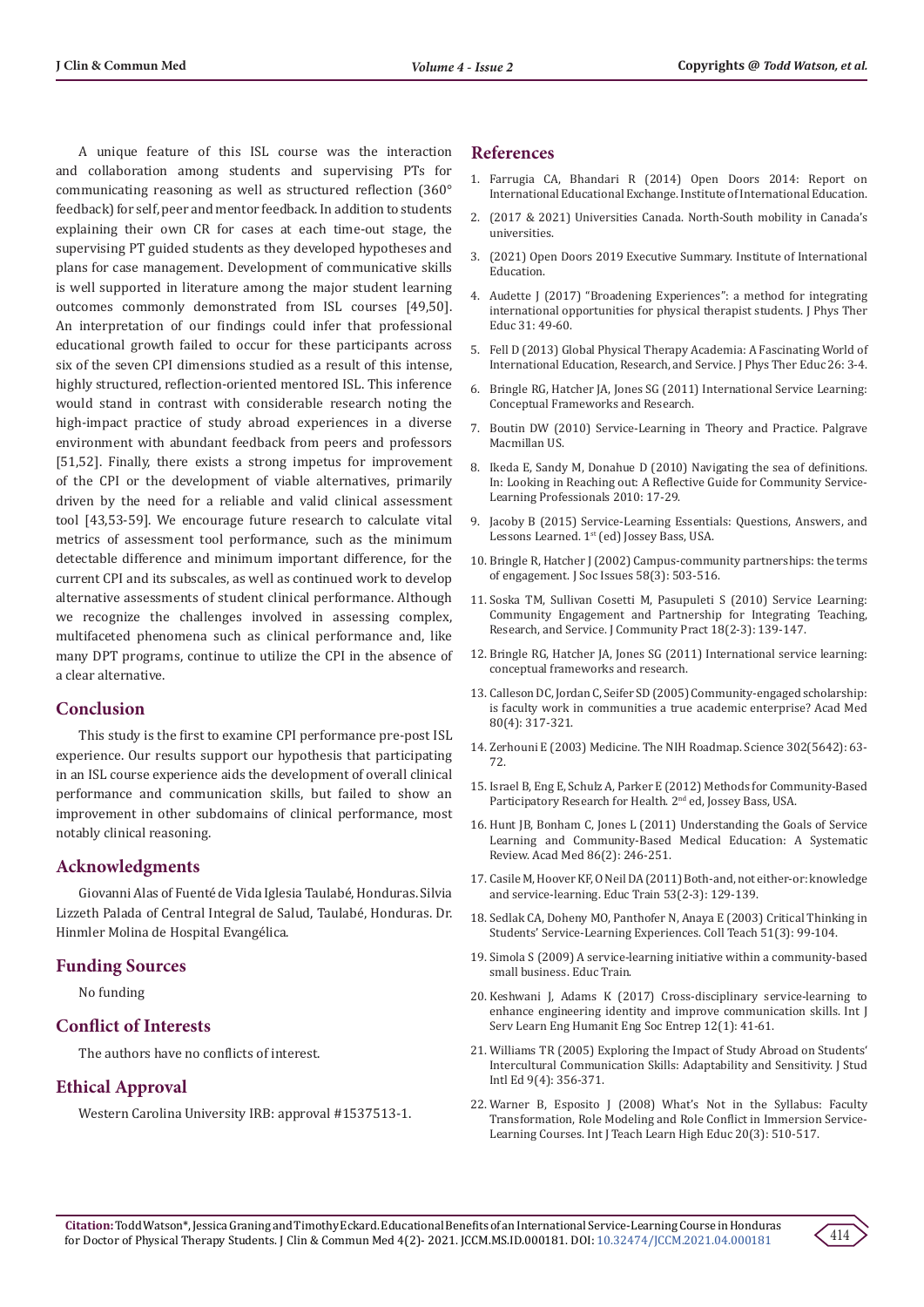- 23. [Capell J \(2007\) Communicating with your clients: are you as "culturally](https://www.utpjournals.press/doi/epdf/10.3138/ptc.59.3.184)  [sensitive" as you think? Physiother Can 59\(3\): 184-193.](https://www.utpjournals.press/doi/epdf/10.3138/ptc.59.3.184)
- 24. [Graf J, Loda T, Zipfel S, Wosnik A, Mohr D, et al \(2020\) Communication](https://bmcmededuc.biomedcentral.com/articles/10.1186/s12909-020-02049-w)  [skills of medical students: survey of self- and external perception in a](https://bmcmededuc.biomedcentral.com/articles/10.1186/s12909-020-02049-w)  [longitudinally based trend study. BMC Med Educ 20\(1\): 149.](https://bmcmededuc.biomedcentral.com/articles/10.1186/s12909-020-02049-w)
- 25. [Merritt LS, Murphy NL \(2019\) International Service-Learning for Nurse](https://pubmed.ncbi.nlm.nih.gov/31461525/)  [Practitioner Students: Enhancing Clinical Practice Skills and Cultural](https://pubmed.ncbi.nlm.nih.gov/31461525/)  [Competence. J Nurs Educ 58\(9\): 548-551.](https://pubmed.ncbi.nlm.nih.gov/31461525/)
- 26. [Watson T, Graning J, Eckard T \(2020\) Fostering clinical reasoning](https://kosmospublishers.com/wp-content/uploads/2020/09/Fostering-Clinical-Reasoning-through-Critical-Reflection-in-Doctor-of-Physical-Therapy-Education-Using-International-Service-Learning-in-Hondura.pdf)  [through critical reflection in Doctor of Physical Therapy Education](https://kosmospublishers.com/wp-content/uploads/2020/09/Fostering-Clinical-Reasoning-through-Critical-Reflection-in-Doctor-of-Physical-Therapy-Education-Using-International-Service-Learning-in-Hondura.pdf)  [using international service-learning in Honduras. Adv Public Health](https://kosmospublishers.com/wp-content/uploads/2020/09/Fostering-Clinical-Reasoning-through-Critical-Reflection-in-Doctor-of-Physical-Therapy-Education-Using-International-Service-Learning-in-Hondura.pdf)  [Community Trop Med 2020\(2\): 1-8.](https://kosmospublishers.com/wp-content/uploads/2020/09/Fostering-Clinical-Reasoning-through-Critical-Reflection-in-Doctor-of-Physical-Therapy-Education-Using-International-Service-Learning-in-Hondura.pdf)
- 27. [Velez R, Koo LW \(2020\) International service learning enhances nurse](https://pubmed.ncbi.nlm.nih.gov/32132455/)  [practitioner students' practice and cultural humility. J Am Assoc Nurse](https://pubmed.ncbi.nlm.nih.gov/32132455/)  [Pract 32\(3\): 187-189.](https://pubmed.ncbi.nlm.nih.gov/32132455/)
- 28.(2020) American Physical Therapy Association. Physical Therapist Clinical Performance Instrument Web (PT CPI) 2008.
- 29. [Guraya S \(2016\) The pedagogy of teaching and assessing clinical](http://www.biotech-asia.org/vol13no3/the-pedagogy-of-teaching-and-assessing-clinical-reasoning-for-enhancing-the-professional-competence-a-systematic-review/)  [reasoning for enhancing the professional competence: a systematic](http://www.biotech-asia.org/vol13no3/the-pedagogy-of-teaching-and-assessing-clinical-reasoning-for-enhancing-the-professional-competence-a-systematic-review/)  [review. Biotech Res Asia 13\(3\): 1859-1866.](http://www.biotech-asia.org/vol13no3/the-pedagogy-of-teaching-and-assessing-clinical-reasoning-for-enhancing-the-professional-competence-a-systematic-review/)
- 30. [Delany C, Golding C \(2014\) Teaching clinical reasoning by making](https://pubmed.ncbi.nlm.nih.gov/24479414/)  [thinking visible: an action research project with allied health clinical](https://pubmed.ncbi.nlm.nih.gov/24479414/)  [educators. BMC Med Educ 14: 20-25.](https://pubmed.ncbi.nlm.nih.gov/24479414/)
- 31. [Croskerry P \(2009\) A universal model of diagnostic reasoning. Acad Med](https://pubmed.ncbi.nlm.nih.gov/19638766/)  [84\(8\): 1022-1028.](https://pubmed.ncbi.nlm.nih.gov/19638766/)
- 32. Schön D (1983) The Reflective Practitioner How Professionals Think in Action. Basic Books.
- 33. [Dell EM, Varpio L, Petrosoniak A, Gajaria A, McMcarthy AE \(2014\) The](https://pubmed.ncbi.nlm.nih.gov/25341214/)  [ethics and safety of medical student global health electives. Int J Med](https://pubmed.ncbi.nlm.nih.gov/25341214/)  [Educ 5: 63-72.](https://pubmed.ncbi.nlm.nih.gov/25341214/)
- 34. Rhodes G (2019) International Travel Safety in Perspective Balancing Safety Issues While Supporting Study Abroad Program Implementation.
- 35. [Osman M \(2004\) An evaluation of dual-process theories of reasoning.](https://pubmed.ncbi.nlm.nih.gov/15875969/)  [Psychon Bull Rev 11\(6\): 988-1010.](https://pubmed.ncbi.nlm.nih.gov/15875969/)
- 36. [Norman G \(2005\) Research in clinical reasoning: past history and](https://pubmed.ncbi.nlm.nih.gov/15813765/)  [current trends. Med Educ 39\(4\): 418-427.](https://pubmed.ncbi.nlm.nih.gov/15813765/)
- 37. [Young M, Thomas A, Lubarsky S, Tiffany Ballard, David Gordon, et](https://pubmed.ncbi.nlm.nih.gov/29369086/)  [al \(2018\) Drawing Boundaries: The Difficulty in Defining Clinical](https://pubmed.ncbi.nlm.nih.gov/29369086/)  [Reasoning. Acad Med 93\(7\): 990-995.](https://pubmed.ncbi.nlm.nih.gov/29369086/)
- 38. [Johnson E, Seif G, Coker Bolt P, Kraft S \(2017\) Measuring Clinical](https://journalsrc.org/index.php/jsrc/article/view/24/24)  [Reasoning and Interprofessional Attitudes. J Stud-Run Clin 3\(1\): 1-6.](https://journalsrc.org/index.php/jsrc/article/view/24/24)
- 39. [Christensen N, Black L, Furze J, Huhn K, Vendrely A, et al \(2017\) clinical](https://pubmed.ncbi.nlm.nih.gov/27609900/)  [reasoning: survey of teaching methods, integration, and assessment in](https://pubmed.ncbi.nlm.nih.gov/27609900/)  [entry-level physical therapist academic education. Phys Ther 97\(2\):](https://pubmed.ncbi.nlm.nih.gov/27609900/)  [175-186.](https://pubmed.ncbi.nlm.nih.gov/27609900/)
- 40. Francis NJ (2018 & 2020) Using the APTA physical therapist clinical performance instrument for students a self-guided training course.
- 41. [Roach KE, Frost JS, Francis NJ, Giles S, Nordrum JT, et al. \(2012\) Validation](https://pubmed.ncbi.nlm.nih.gov/22135710/)  [of the Revised Physical Therapist Clinical Performance Instrument \(PT](https://pubmed.ncbi.nlm.nih.gov/22135710/)  [CPI\): Version 2006. Phys Ther 92\(3\): 416-428.](https://pubmed.ncbi.nlm.nih.gov/22135710/)
- 42. [Adams CL, Glavin K, Hutchins K, Lee T, Zimmermann C \(2008\) An](https://www.proquest.com/docview/853889926?pq-origsite=gscholar&fromopenview=true)  [Evaluation of the Internal Reliability, Construct Validity, and Predictive](https://www.proquest.com/docview/853889926?pq-origsite=gscholar&fromopenview=true)  [Validity of the Physical Therapist Clinical Performance Instrument \(PT](https://www.proquest.com/docview/853889926?pq-origsite=gscholar&fromopenview=true)  [CPI\). J Phys Ther Educ 22\(2\): 42-50.](https://www.proquest.com/docview/853889926?pq-origsite=gscholar&fromopenview=true)
- 43. [O Connor A, McGarr O, Cantillon P, McCurtin A, Clifford A \(2018\) Clinical](https://pubmed.ncbi.nlm.nih.gov/28844474/) [performance assessment tools in physiotherapy practice education: a](https://pubmed.ncbi.nlm.nih.gov/28844474/) [systematic review. Physiotherapy 104\(1\): 46-53.](https://pubmed.ncbi.nlm.nih.gov/28844474/)
- 44. Brandenburg U, Berghoff S, Taboadela O (2014) The Erasmus Impact Study: Effects of mobility on the skills and employability of students and the internationalisation of higher education institutions. Publ Off Eur Union Luxemb.
- 45. [Ajjawi R, Higgs J \(2012\) Core components of communication of](https://pubmed.ncbi.nlm.nih.gov/21638086/) [clinical reasoning: a qualitative study with experienced Australian](https://pubmed.ncbi.nlm.nih.gov/21638086/) [physiotherapists. Adv Health Sci Educ 17\(1\): 107-119.](https://pubmed.ncbi.nlm.nih.gov/21638086/)
- 46. Aper L, Reniers J, Derese A, Veldhuijzen W (2014) Managing the complexity of doing it all: an exploratory study on students' experiences when trained stepwise in conducting consultations. BMC Med Educ 2014(14): 206.
- 47. Bowen JL, Ten Cate O (2020) Prerequisites for Learning Clinical Reasoning. In: Principles and Practice of Case-Based Clinical Reasoning Education: A Method for Preclinical Students [Internet]. Cham: Springer 2018: 47-63.
- 48. [Croskerry P \(2009\) Clinical cognition and diagnostic error: applications](https://pubmed.ncbi.nlm.nih.gov/19669918/) [of a dual process model of reasoning. Adv Health Sci Educ Theory Pract](https://pubmed.ncbi.nlm.nih.gov/19669918/) [14 \(Suppl 1\): 27-35.](https://pubmed.ncbi.nlm.nih.gov/19669918/)
- 49. [Miller Perrin C, Thompson D \(2014\) Outcomes of Global Education:](https://onlinelibrary.wiley.com/doi/abs/10.1002/ss.20093) [External and Internal Change Associated With Study Abroad. New Dir](https://onlinelibrary.wiley.com/doi/abs/10.1002/ss.20093) [Stud Serv. 2014\(146\): 77-89.](https://onlinelibrary.wiley.com/doi/abs/10.1002/ss.20093)
- 50. [Sakurai Y \(2019\) Students' perceptions of the impacts of short-term](https://www.emerald.com/insight/content/doi/10.1108/JRIT-10-2017-0026/full/pdf?title=students-perceptions-of-the-impacts-of-short-term-international-courses) [international courses. J Res Innov Teach Learn 12\(3\): 250-267.](https://www.emerald.com/insight/content/doi/10.1108/JRIT-10-2017-0026/full/pdf?title=students-perceptions-of-the-impacts-of-short-term-international-courses)
- 51.(2016) National Survey of Student Engagement. Engagement Insights: Survey Findings on the Quality of Undergraduate Education. Indiana University Center for Postsecondary Research, Bloomington, IN, USA.
- 52. [Perry L, Stoner L, Tarrant M \(2012\) More Than a Vacation: Short-](https://www.scirp.org/pdf/CE20120500014_92360488.pdf)[Term Study Abroad as a Critically Reflective, Transformative Learning](https://www.scirp.org/pdf/CE20120500014_92360488.pdf) [Experience. Creat Educ 3\(5\): 679-683.](https://www.scirp.org/pdf/CE20120500014_92360488.pdf)
- 53. [Anderson C, Cosgrove M, Lees D, Gigi Chan, Barbara E Gibson, et al \(2014\)](https://pubmed.ncbi.nlm.nih.gov/25125788/) [What clinical instructors want: perspectives on a new assessment tool](https://pubmed.ncbi.nlm.nih.gov/25125788/) [for students in the clinical environment. Physiother Can 66\(3\): 322-328.](https://pubmed.ncbi.nlm.nih.gov/25125788/)
- 54. Sharp A, North S (2020) Student Performance Assessment in the Clinical Learning Environment: Taking the Leap From CPI to CIET. In: Combined Sections Meeting Abstracts. American Physical Therapy Association, **IISA**
- 55. [O Connor A, Cantillon P, McGarr O, McCurtin A \(2018\) Navigating the](https://pubmed.ncbi.nlm.nih.gov/29256736/) [system: Physiotherapy student perceptions of performance-based](https://pubmed.ncbi.nlm.nih.gov/29256736/) [assessment. Med Teach 40\(9\): 928-933.](https://pubmed.ncbi.nlm.nih.gov/29256736/)
- 56. [Torres Narváez M R, Vargas Pinilla O C, Rodríguez Grande E I \(2018\)](https://pubmed.ncbi.nlm.nih.gov/30470221/) [Validity and reproducibility of a tool for assessing clinical competencies](https://pubmed.ncbi.nlm.nih.gov/30470221/) [in physical therapy students. BMC Med Educ 18\(1\): 280.](https://pubmed.ncbi.nlm.nih.gov/30470221/)
- 57. [Kanada Y, Sakurai H, Sugiura Y, Hirano Y, Koyama S, et al \(2016\)](https://pubmed.ncbi.nlm.nih.gov/27134395/) [Development of clinical competence assessment tool for novice physical](https://pubmed.ncbi.nlm.nih.gov/27134395/) [and occupational therapists-a mixed Delphi study. J Phys Ther Sci 28\(3\):](https://pubmed.ncbi.nlm.nih.gov/27134395/) [971-975.](https://pubmed.ncbi.nlm.nih.gov/27134395/)
- 58. [Murphy S, Dalton M, Dawes D \(2014\) Assessing Physical Therapy](https://pubmed.ncbi.nlm.nih.gov/24799754/) [Students' Performance during Clinical Practice. Physiother Can](https://pubmed.ncbi.nlm.nih.gov/24799754/) [Physiother Can 66\(2\): 169-176.](https://pubmed.ncbi.nlm.nih.gov/24799754/)
- 59. [Dalton M, Davidson M, Keating J \(2011\) The Assessment of Physiotherapy](https://europepmc.org/article/med/22093122) [Practice \(APP\) is a valid measure of professional competence of](https://europepmc.org/article/med/22093122) [physiotherapy students: a cross-sectional study with Rasch analysis.](https://europepmc.org/article/med/22093122) [Journal of Physiotherapy 57\(4\): 239-246.](https://europepmc.org/article/med/22093122)